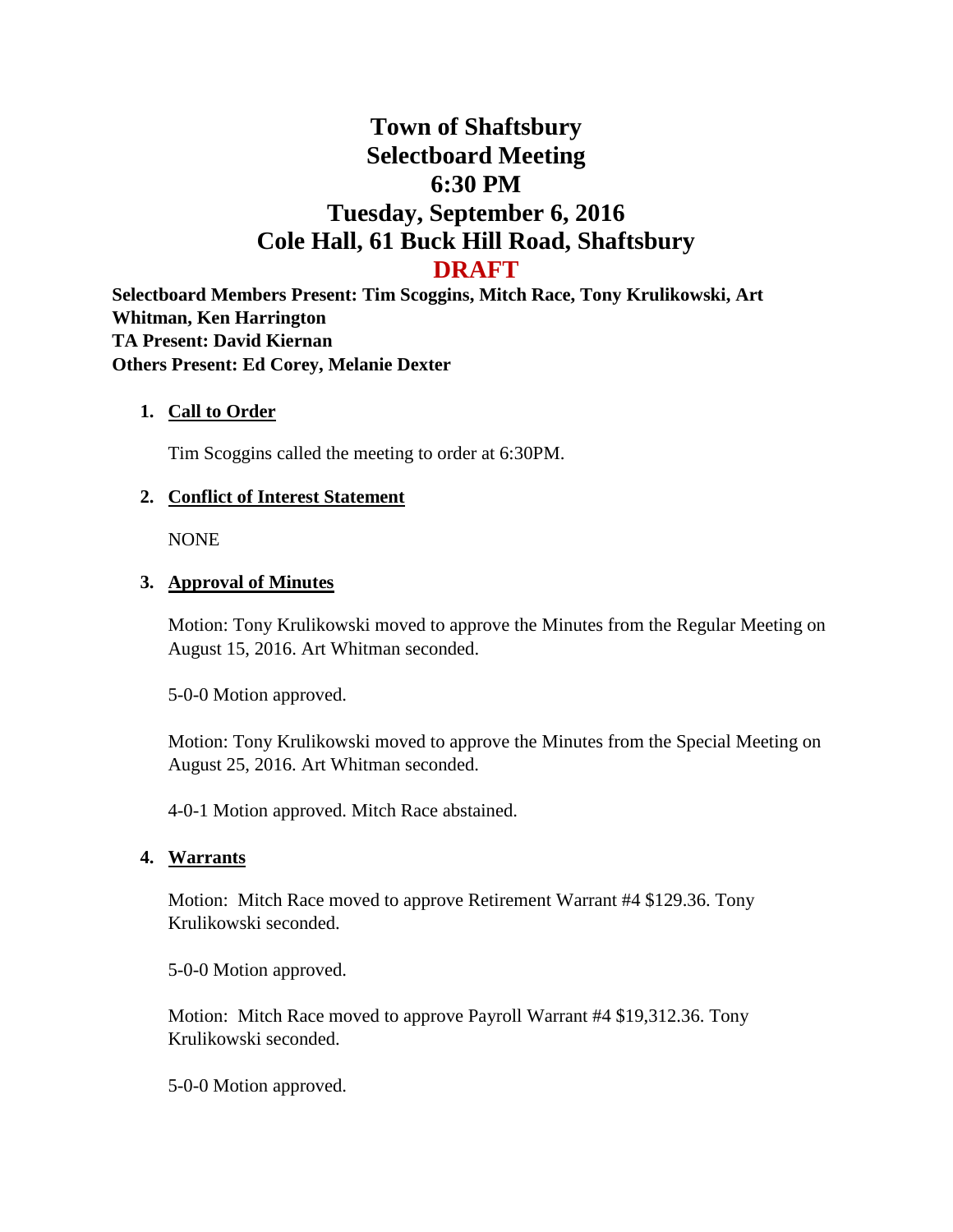Motion: Mitch Race moved to approve Check Warrant #6 \$7,889.76. Tony Krulikowski seconded.

5-0-0 Motion approved.

Motion: Mitch Race moved to approve Check Warrant #7 \$21,476.44 (PFOA testing expenses to KAS). Tony Krulikowski seconded.

Art Whitman asked if the Town would be paying the total amount. Tim Scoggins said that the State had identified the Town as the "potentially responsible party" and had asked the Town to voluntarily perform the required testing. Mr. Whitman said that he would like more information from the State about the Town's responsibility regarding PFOA and any continued testing of wells (both at the landfill and private wells in surrounding areas). Mitch Race went on to ask if the Town has now completed its due diligence in testing wells per the State's orders and if this matter can now be closed. David Kiernan replied that he believed this was just the beginning, even though the PFOA tests on the private wells in the vicinity had all come back under the State's threshold for parts per trillion. Mr. Kiernan said all of the wells at the landfill were, in fact, being tested and those results will be back in two (2) weeks. Following the results of those tests, more discussions with the State about any continued obligations to monitor would occur.

Ken Harrington asked if there were any indications that the State would adjust its acceptable standard of 20 parts per trillion. Tim Scoggins said that in his reading of materials, the State had placed that limit as a temporary standard and the State is currently taking public comments on making that standard permanent.

David Kiernan said that an attorney is assisting in reviewing the culpability of the Town in the presence of PFOA and that ultimately, the State has jurisdiction and responsibility in the matter. Art Whitman went on to say that the Town did not have any say as to what was deposited in the landfill and that the authority came from the State. Tim Scoggins said that he believed that the Town, as the operator, was ultimately responsible for monitoring what went into the landfill.

Tim Scoggins said that it was his opinion that the Town should pay the invoice for testing as the Town can afford it at the moment. Mr. Scoggins also said that through talks with DEC and other State agencies, his understanding was that if widespread contamination had been found and further remediation was needed, the State would have recognized the limited capabilities of a municipality like Shaftsbury. That said, Mr. Scoggins felt that continued discussions were needed so that a precedent could be set for smaller towns with possible situations like this where landfills may be responsible for contamination.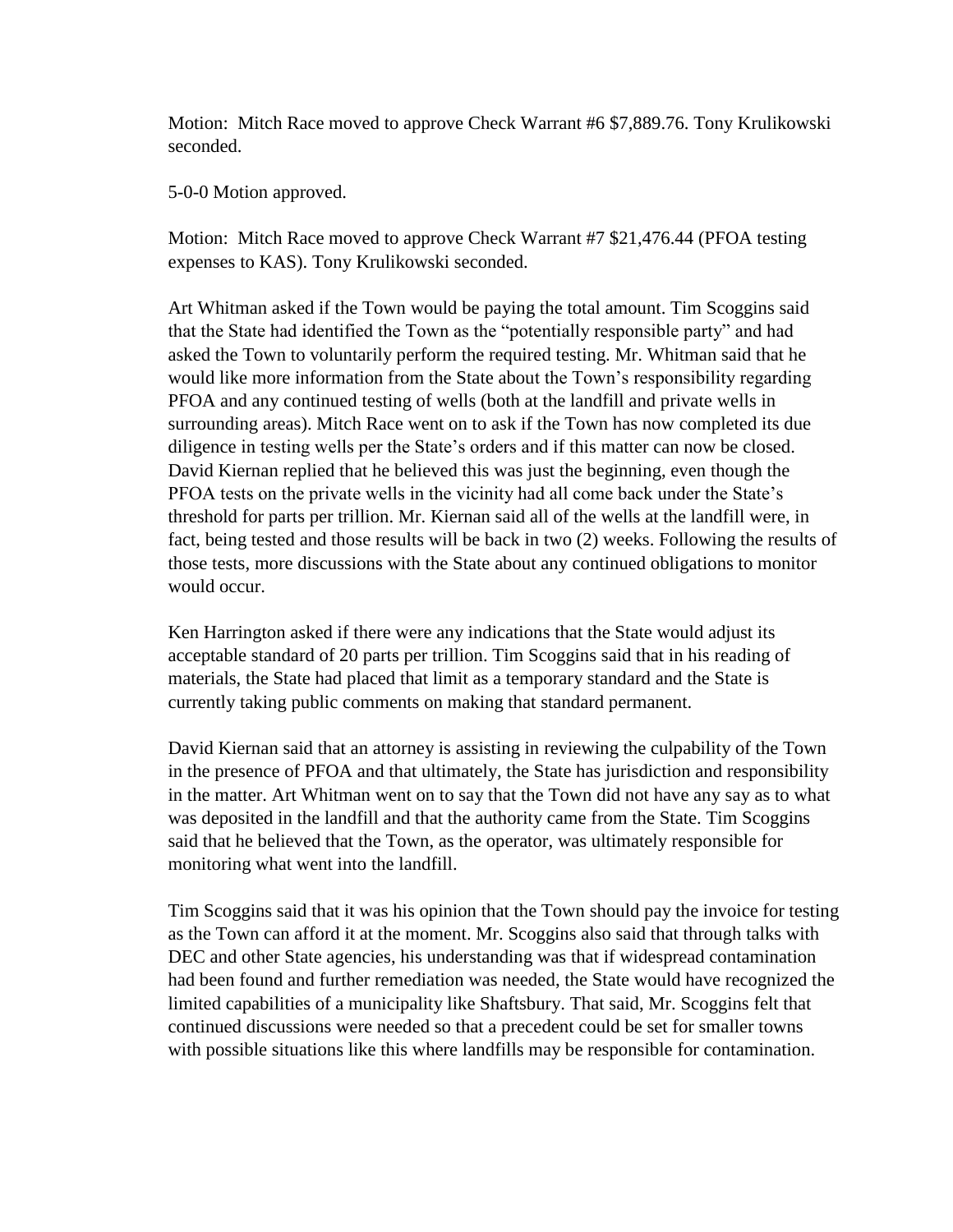Ken Harrington asked when David Kiernan would be speaking with the attorney and asked if the decision to pay could be put off until after that conversation. Mr. Kiernan said that the Board could vote now, or discuss in Executive Session, whether or not to consent for payment. However, Mr. Kiernan added, his feeling was that the Town should not put itself in an adversarial position with the State. The concern is that making the payment would be implicit consent for responsibility for contamination.

Tim Scoggins suggested that if the Board would like to postpone payment pending Mr. Kiernan's discussions with the attorney, he would like a motion stating so. Mr. Scoggins also said that while the Town's regular attorney could not assist in this matter due to a conflict of interest, he believed that payment would not constitute an admission of responsibility but cautioned that the Town should implicitly state that the Town is concerned with the health of its citizens but does not claim responsibility for the presence of the PFOA.

Motion: Ken Harrington moved to postpone the payment of Check Warrant #7 until the Town can speak with an attorney. Art Whitman seconded.

Mitch Race said that the Town already disclaimed responsibility and that this is an invoice for services rendered for the benefit of the taxpayers of Shaftsbury. Tony Krulikowski said that he thinks that the negotiations with the State will take a long time and that any record of payment for related services could be considered for reimbursement. Ken Harrington said that he didn't think the conversation with the attorney would take very long. David Kiernan said that the Town obligated itself to payment when the testing was set up.

Motion to postpone payment:

1-4-0 Motion failed.

Motion to pay Check Warrant #7 \$21, 476.44:

3-2-0 Motion approved.

#### **5. Announcements**

**a.** PFOA Test Results

Tim Scoggins reminded the public that the tests on the 24 private wells all came back under the State standard for acceptable limits and the Town is now awaiting further instructions regarding future testing at the landfill site. Mr. Scoggins expected regular testing for PFOA on the landfill monitoring wells to be mandated.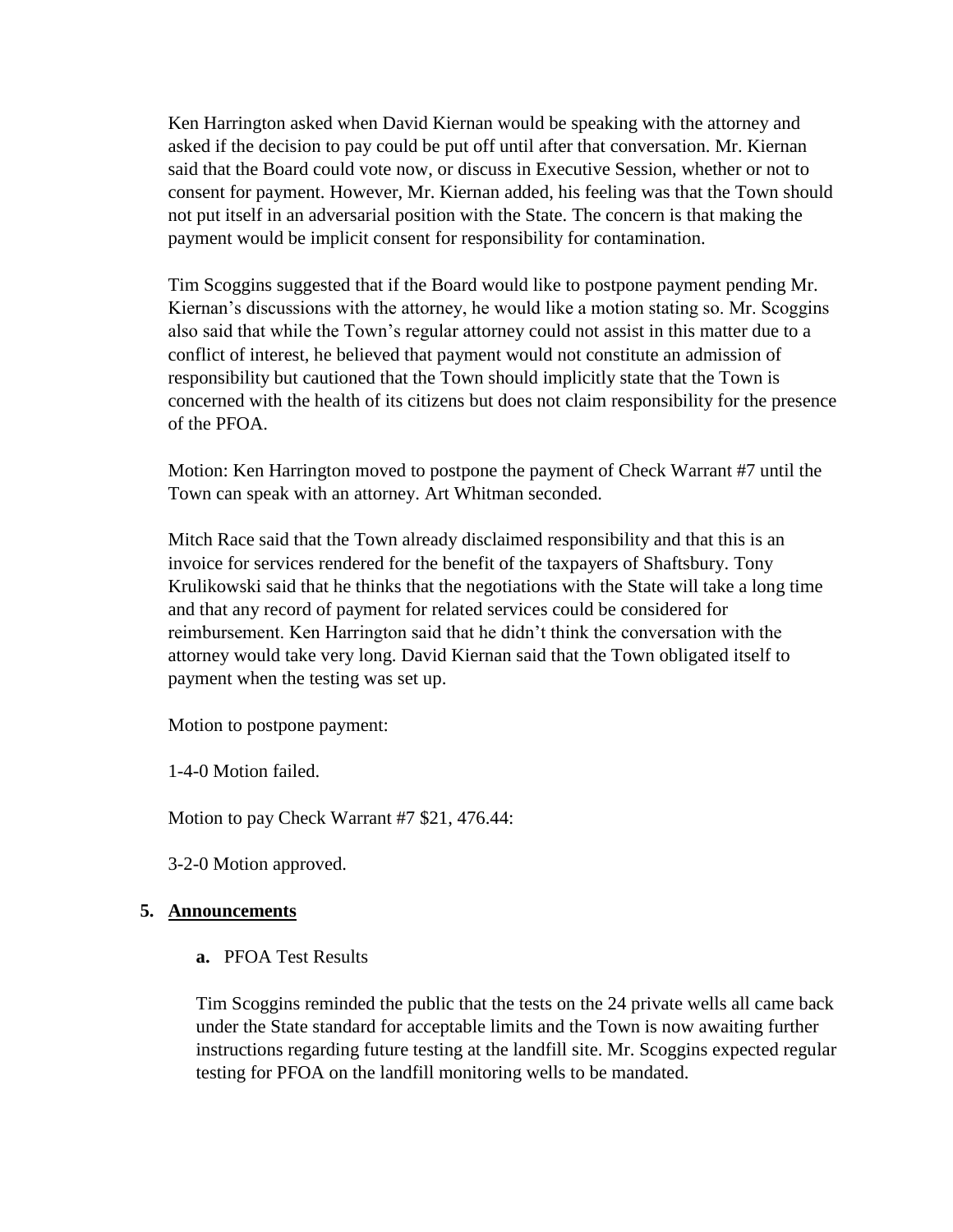# **6. Public Comments**

Ed Corey came before the Board and said that he had received a site plan of the former landfill from the State and that Katie (?) had informed him that testing on the monitoring wells for PFOA was taking place. Mr. Corey asked the Board to test the wells at the three (3) Town-owned properties on North Road and added to the list of wells regularly tested twice a year for contaminants. Mr. Corey went on to say that the Town-owned properties in that area had been purchased for a total of \$120,000.00 "with no drinking water" there. He pointed out that a lot adjacent to the current Town garage is still available for a purchase price of \$110,000.00 with Village water available. Mr. Corey feels this is a better use of taxpayers' dollars.

# **7. Treasurer's Report**

Melanie Dexter began her report by discussing the fund balance from last fiscal year. Ms. Dexter said that the budget had projected revenues to exceed expenditures by approximately \$43,000.00 but in fact expenditures were so low that the fund balance for the prior fiscal year ended up at approximately \$179,000.00. Ms. Dexter pointed out that revenue was right on target but the expenditures were lower than expected due to the mild winter, a reduction in the road crew, and costs related to improvements to Cole Hall that did not take place.

Ms. Dexter then moved on to the Town's current cash flow report and the first draw on the line of credit has been made to hold over until tax payments start to come in. Expenditures are down from last fiscal year due to some pre-payment arrangements that had been made by the Town Administrator.

Ms. Dexter said that tax bills have been printed and will likely be out to property owners next week.

Tim Scoggins pointed out that the expenses from PFOA-related matters will be covered thanks to the position of the Town's current cash flow and savings from the previous fiscal year.

# **8. Road Foreman Report**

David Kiernan delivered the road report and said that all paving for the year is finished with the jobs on East Road, Paran Acres and Hewitt Drive and Harvest Hills being completed. Matteson Road was graded on September 6<sup>th</sup> and West Mountain Road and Ehrich Road will be graded next. Some smaller construction jobs, such as the repair on Airport Road and the lower part of Bahan Road, are slated for fall. Mr. Kiernan went on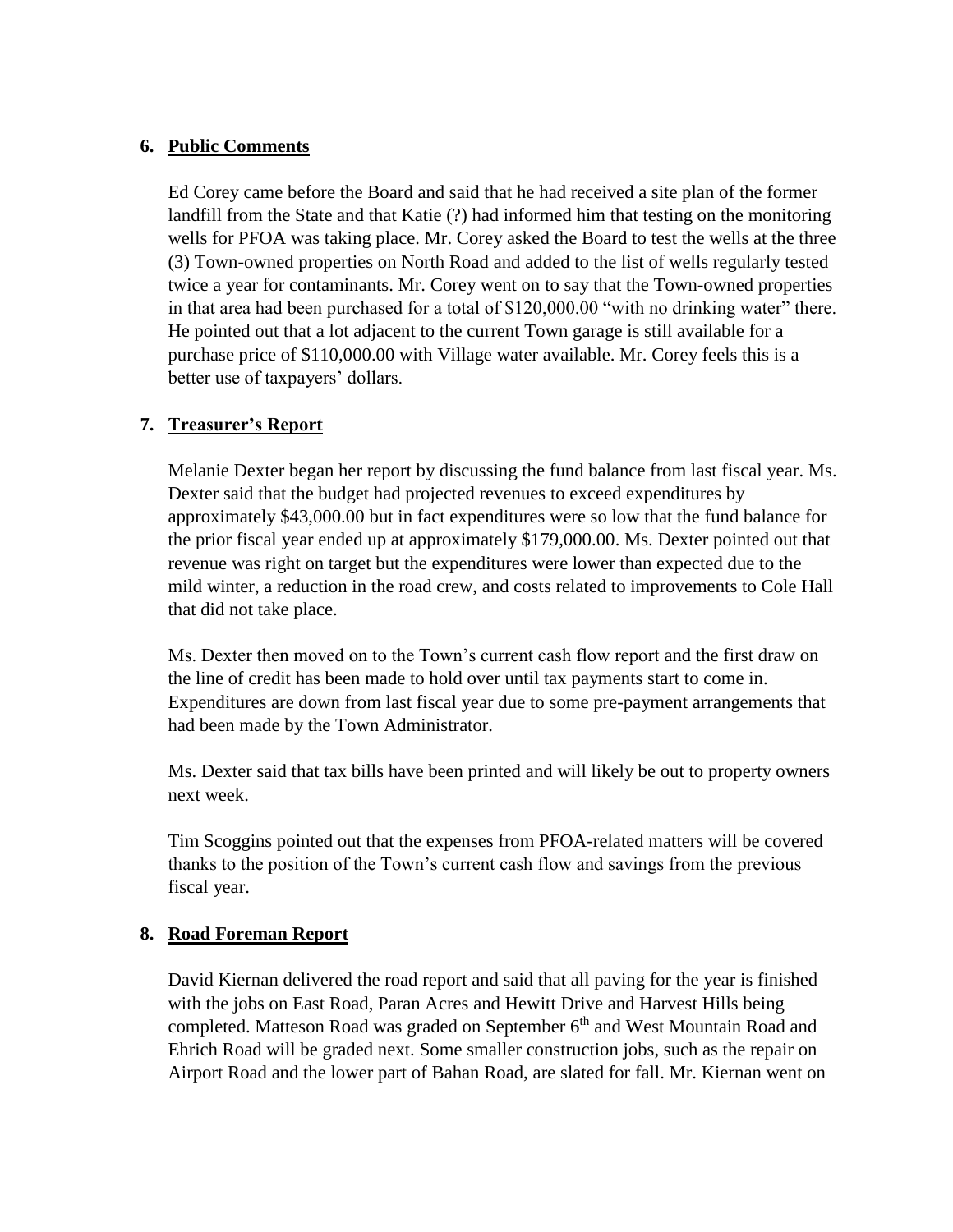to say that a job on Murphy Hill Road will be looked at being put out to bid in June of 2017.

Mr. Kiernan said that some heavy rainfall and the loss of a seasonal employee due to injury had slowed some of the grading work.

Mr. Scoggins asked if the Town was on schedule for the most part with a 5-man crew and Mr. Kiernan replied that it was and the crew was able to take their vacations over the season as well.

Mr. Kiernan went on to report that the Ford F550 was being repaired for this upcoming winter but would need to be replaced for next year.

Tony Krulikowski asked about the September mowing and David Kiernan said that it should be done in the next week.

# **9. Proposed New Town Garage and Transfer Station**

Tim Scoggins presented a proposed site plan from MSK Engineering for the placement of the new Town garage and transfer station, along with the placement of outbuildings and proposed traffic flow around the property. David Kiernan noted that the transfer station could not be placed any closer to North Road due to the Town's own zoning regulations regarding setbacks. Ken Harrington noted that the entrance to the garage was facing south and asked if the Town of Rupert had any issues with ice and snow build-up with their southeast facing entrance. Mr. Kiernan replied that they did not report any issue and with new energy efficiency codes, issues of ice and snow build up have been largely eliminated.

Tim Scoggins said that the design was contingent upon the purchase of 510 North Road and that closing has not yet occurred. Mr. Scoggins said the matter would be discussed further in executive session.

Art Whitman said that he has a concern for the percent grade for the access to the storage area below the garage. David Kiernan said that he believed that the access road would likely be curved to accommodate the trucks. David Kiernan went on to say that the main concern for the design was to work within the limits of what is allowed at the site by Town standards and fit all the necessary facilities into the plan. The conditions for storing materials such as the sand and salt winter mix were then discussed with Mr. Kiernan stating that the mix would need to be stored on an impervious surface with roof over top to eliminate run-off into the monitoring wells.

Art Whitman then asked about this year's (2016-2017) mix and confirmed with David Kiernan that Dailey's/Peckham will allow for pick up at their plant. Mr. Kiernan affirmed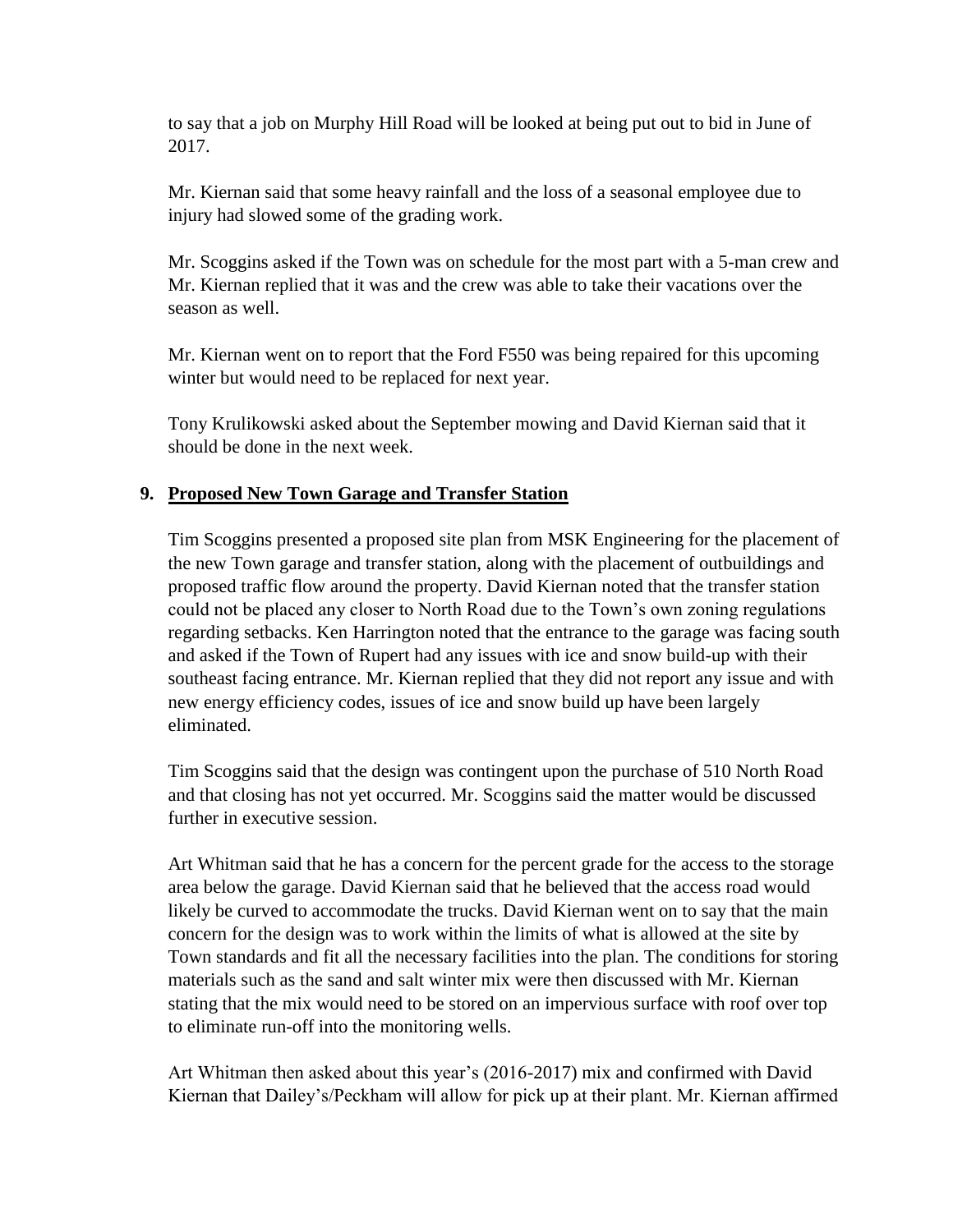this arrangement and said that the pile currently behind the existing Town garage would be used over weekends and off-hours.

Art Whitman asked if the contract to manage the transfer station could be put out to bid every year or if there is a standing agreement with TAM that would need to be met. David Kiernan said that as part of the Town's plan to operate a transfer station, the Town has a three-year contract with TAM that was just renewed last year. Mr. Kiernan said that he was not familiar with this sort of work going out to bid as only TAM and Casella are the two local companies that perform that sort of work. Art Whitman asked if the Town could approach Trevor Mance about possibly funding some of the project in exchange for an extended project. David Kiernan said that everything is up for negotiation at this point. It was pointed out that the area near the transfer station will likely need to be paved for any spillage. Ken Harrington asked if the plan has been presented to TAM by MSK and Mr. Kiernan said that it has.

David Kiernan said that this site plan will need to be revised and then a formal presentation will be made by Jason Dolmetsch at MSK to the Board. Following that presentation, the Board can vote to adopt the site plan. Tim Scoggins asked if the next step would be to put the project out for a Request for Proposals (RFP) and Mr. Kiernan said that Morton would need to perform test borings prior to issuing an RFP in order to determine if the building(s) can be supported there. David Kiernan hoped to have the project wrapped up with firmer numbers over the next two (2) months to go out to bid.

David Kiernan reviewed the process as follows: 1) Finish MSK's contract for the site plan; 2) complete Morton's contract to provide biddable documents; 3) determine timing of public bond vote and issuance of RFP.

Mitch Race asked if the containers for recycling would be on platforms or sunken into the ground. Mr. Kiernan said that they would be sunken into the ground for easy access and that the brush pile that is currently above the transfer station would be brought closer to the new site.

# **10. Proposed Public Works Employee(s) – Water Dept/Parks/Highway/Snowplowing/Custodial**

David Kiernan said that he circulated a proposed job description to the Board members that would include the following duties:

- Maintenance duties for all Town buildings and property (other than school)
- Assistance with highway division
- Snow and ice removal from sidewalks and building
- Mowing of all Town parks
- Daily cleaning of park buildings and Town building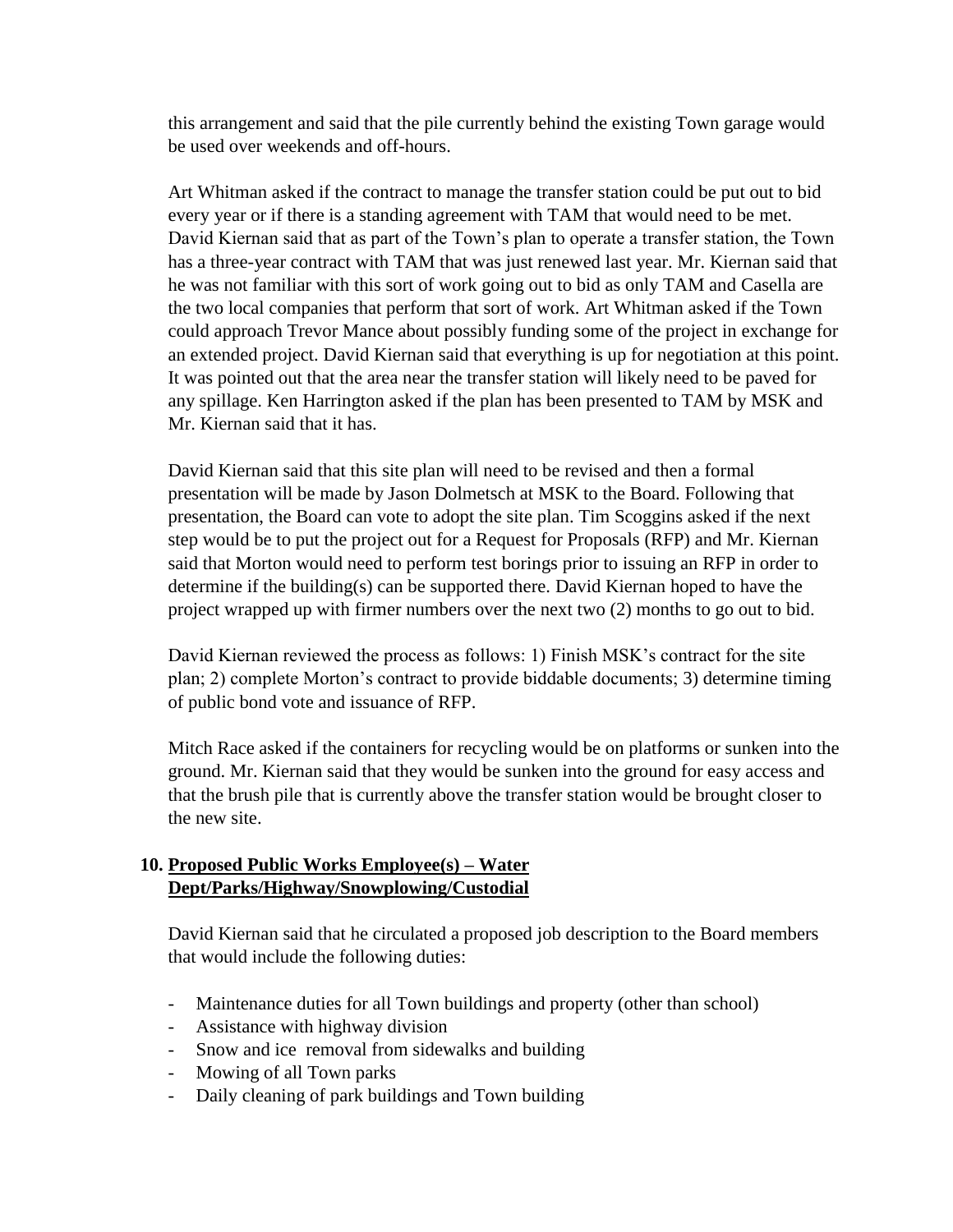- Collection and removal of recyclables and solid waste from Town buildings

Mr. Kiernan went on to say that the Town is looking for one, or possibly two, 25-hour per week employees and indicated that the Water Department is also in need of some assistance as both current employees wish to fully retire. Mr. Kiernan said that he was also looking for assistance with plowing during the winter. Mr. Kiernan said that the cost of the employee or employees could easily be absorbed by the taxpayers and pointed out that if two positions were filled, there could be coverage for the Water Department when both Joe Herrmann and Jim McGinnis completely retire.

Art Whitman asked if the position could support more than 25 hours per week and Mr. Kiernan said that was another reason why he thought two employees may be a better fit. Mr. Kiernan said that some interest had already been expressed in the position and could be supplemental to someone with an already-existing business. Art Whitman said that he felt that Howard Park alone may be a 20-hour job. David Kiernan said that he tractor at Howard Park needs to be replaced to streamline the time currently needed to mow the property.

David Kiernan said that during the winter, the employee could not only assist with plowing but also maintain the parks and keep them open year-round. Mr. Kiernan also said that a portion of employee's time would need to be dedicated to the Water Department due to the budget allocations.

David Kiernan said that he would be scheduling appointments in the coming week for interviews with the Water Department and the Road Crew, and would then ask a committee from the Board to be formed to review the candidates. Tim Scoggins asked what hourly rate the Town expected to pay and Mr. Kiernan said that it had not been determined yet. Ken Harrington asked how long the licensing process takes for the Water Department requirements and David Kiernan said that he believed it could be completed easily but hands-on experience would be crucial.

Tim Scoggins and David Kiernan both highlighted the need for responsible, hardworking, self-motivated and honest individuals to fill these positions. Tim Scoggins said that the person that the Board likes may cost the Town a bit more money but he or she would be worth it in the long run.

# **11. Personnel Policy Updates**

David Kiernan has been reviewing the Town's policies on personnel in regard to a new State law on part-time employees. Mr. Kiernan said that permanent part-time employees are entitled to some sick and vacation time, to go into effect next year.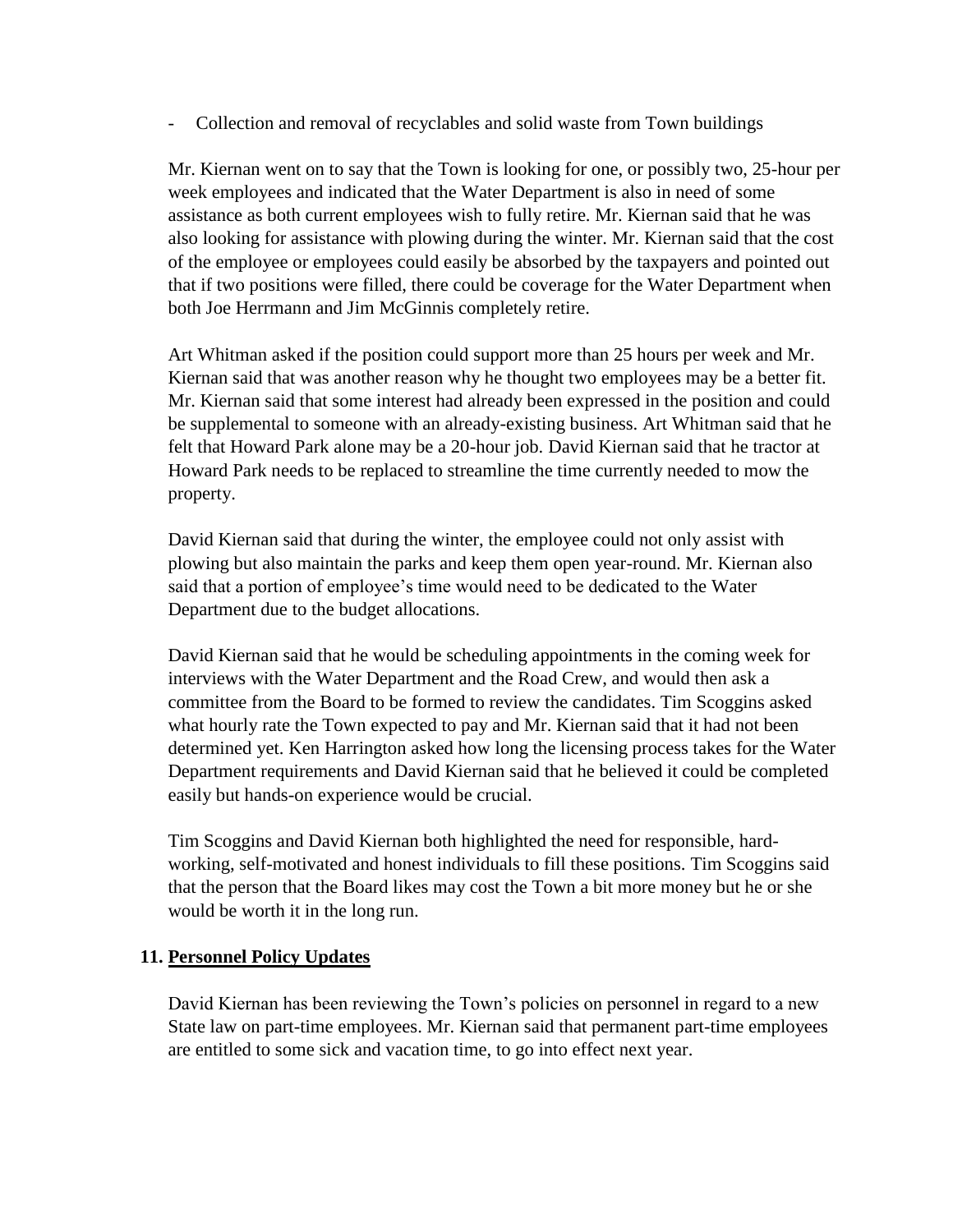The Board then reviewed Article 6.3 of the current Personnel Policy regarding sick, vacation and personal time counting toward overtime hours worked (for full-time employees). Mr. Kiernan reminded the Board that they had discussed removing that line so that employees would not lose overtime hours should they become sick later in the pay period. Article 6.31 concerning the adjustment of hours when overtime may be expected and David Kiernan said that this would almost definitely be the case with a part-time winter employee when a storm is coming. Article 6.4.3 states that overtime will be paid 2.5 times the regular rate of pay and will not be changed. Article 8.0 concerning the payment of overtime to only full-time employees of the Town will need to be reworked to accommodate the requirements of the new law. Article 8.2 addresses when sick and personal time may be taken and the new State law has five (5) specific instances where time can be taken: 1) ill or injured; 2) obtains preventive, therapeutic or diagnostic health care; 3) care of sick or injured family member; 4) arranging social or other services for employee or family member who is a victim of domestic abuse or sexual assault or stalking; or, 5) cares for family member if the school or business where the individual is usually located is closed for public health or safety. Mr. Kiernan highlighted that this may be an issue because schools are generally closed for public safety during snow storms and the Town cannot have snow plowers calling in because of weather. Mr. Kiernan said he would seek additional clarification regarding that portion of the law. Article 8.2.1 regarding the rate of accumulation will also need to be changed to accommodate parttime employees (defined as those working 18 hours per week or more for 20 or more weeks a year). Part-time employees will be entitled to one hour of paid leave for every 52 hours of work.

David Kiernan indicated that the Board can discuss this matter again but he wanted the Board to consider it ahead of hiring the new public works employee(s). Mr. Kiernan said that he also wanted to build in vacation time (unpaid) to the new positions. Tim Scoggins said that if the Town is simply looking to align its personnel policy to meet the basic State standards, he questioned whether or not the Town needs to re-state the requirements set by the legislature. Art Whitman said that he believed the Town needs to clearly outline the policy and not out the onus on the employee to search out State statutes on the matter. Mr. Scoggins said that he favored a reference to the State law in the policy so that future Selectboard members know where the requirements were generated from.

#### **12. Elm Street Speed Limit Change – Third/Final Reading - Adoption**

David Kiernan said that the third reading and adoption of the speed limit ordinance change for Elm Street would take place at tonight's meeting but that any resident in opposition could file a petition with the Town Clerk anytime before September  $28<sup>th</sup>$  to repeal the ordinance. Should no petition in opposition be filed, the ordinance will take effect on October 7<sup>th</sup>. Art Whitman asked if the signage would be changed at the time and David Kiernan confirmed it would but that warning signs regarding the curves in the road have already gone up.